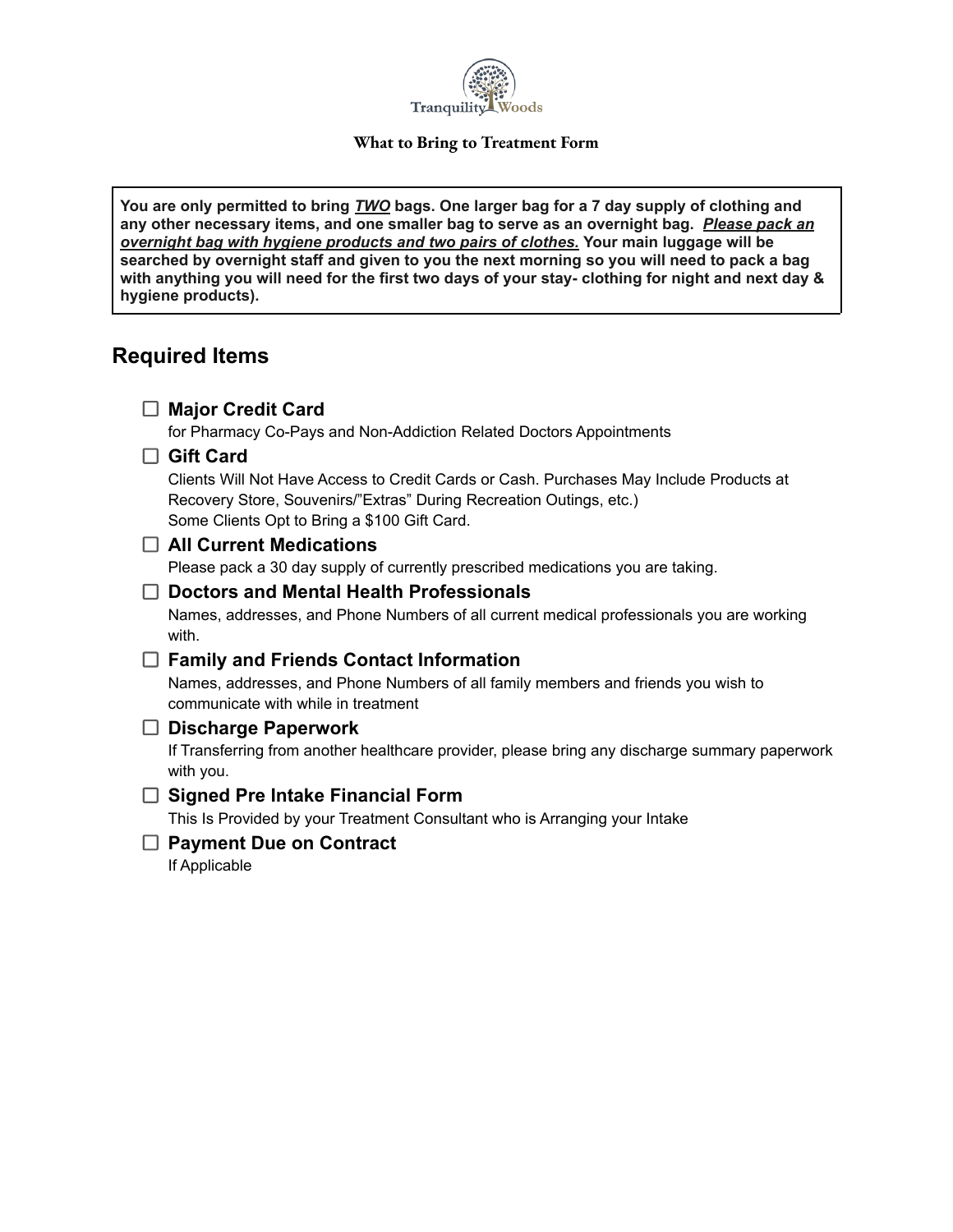

#### **What to Bring to Treatment Form**

## **Required (If Applicable)**

- **Feminine Hygiene Products** Must Be New – Unopened/Sealed – Packages
- **Incontinence Products** Must Be New – Unopened/Sealed – Packages
- **Vitamins, Supplements, & OTC Medications** 30-Day Supply of Unopened Products
- **Glucose Monitoring Machine, Lancets, & Strips** If Diabetic
- **Cigarettes**

While We Encourage All to Live a Healthy Lifestyle & Not Smoke, If You Are Going to Opt to Smoke While in Treatment, Please Bring an Unopened 30-Day Supply Of Cigarettes. (Cigarettes Are Not Available at Center or May Not Be Shared Amongst Clients.)

### **Recommended Items**

- **Casual Clothing (5-7 Days Worth)**
- **Socks, T-Shirts, Jeans**
- **Yoga/Workout Clothes**
- **Tennis Shoes**
- **Flip Flops**
- **Bathing Suit & Beach Towel**

*(Note: Ladies, Only One Pieces ~ No Exceptions!)*

- **Pajamas and Slippers/House-shoes**
- **Toothbrush/Toothpaste/Mouthwash** *(Note: Mouthwash Must be Alcohol Free.)*
- **Shampoo/Conditioner** *(Note: First Three Ingredients Cannot be Alcohol, and Clear Bottles Preferred.)*
- **If You Wish To Bring In Any Snacks/Drinks, However, They Must Fit In An 11.5" X 9.25"X 6" H Box.**

(*Note*: *While We Provide Delicious Food & Snacks, We Allow Drinks & Non-Refrigerated Food That Can All Fit In a Personal Storage Bin. There Is Not a Vending Machine at the facility.)*

- **Unopened Soap/Body Wash/Lotion**
- **Sunscreen**
- **Deodorant**
- **Face Wash/Cream**
- **Hair Brush/Comb**
- **Eyeglasses and/or Contacts/Contact Fluid** *(Note: Contact Fluid Must be in a sealed container.)*
- **Stamps/writing paper and envelopes**
- **MP3 Player without Internet Access/Wi-Fi, Camera, Video, and/or Texting**